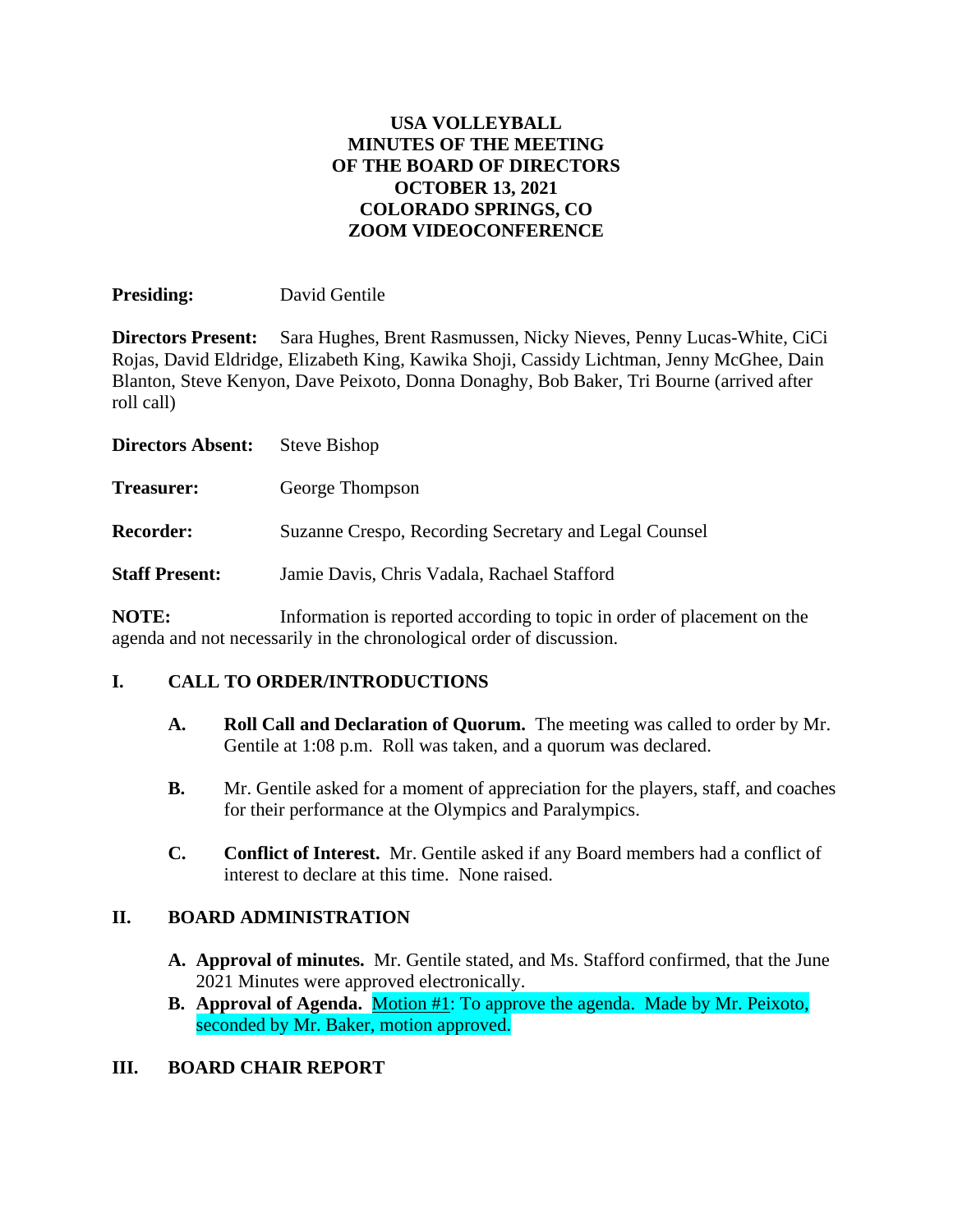- **A. Results of electronic voting between meetings.** Mr. Gentile confirmed there were no electronic votes since the last meeting to report.
- **B. Chair activities – verbal report.** Mr. Gentile stated that he has sent three updates to the USAV Board in the middle of each month. Mr. Gentile has been very busy working on a host of topics. There are a few significant topics today. One is the changes to the Bylaws; the Board is going to be asked to approve those. The Personnel Committee will report in the executive session. And the Board will hear about the regions performance standards that Mr. Baker is going to provide.

### **V. CHIEF EXECUTIVE OFFICER REPORT**

Mr. Davis stated that he uploaded the CEO report last Wednesday for the Board to review. He discussed the Tokyo Olympics. USAV is very excited about the team's success. This was the first time any country has won gold in all three disciplines. Mr. Davis also discussed the Covid situation in Tokyo. It was very difficult on everyone. On the way over, Taylor Crabb tested negative for Covid and then positive twice, and it was ruled he could not compete, so Tri Bourne stepped up to compete as Jake Gibb's partner. Mr. Gibb and two other athletes had to isolate because they were considered close contacts with the Mr. Crabb and were only allowed out for one hour a day. Fortunately, there were no issues with Covid on the indoor side at the Olympics. One assistant coach tested positive but then got a negative test. On the women's indoor team, an assistant coach was deemed a close contact while in Tokyo and was going to have to quarantine, but Mr. Davis was able to work with FIVB and the IOC to get the coach released with restrictions.

The women's sitting team had the most challenges. They had two players test positive who were unable to compete. The entire team was deemed "close contact" and then had to quarantine for 14 days in the U.S. before leaving for Tokyo. Most of the team landed in Tokyo either two days or the night before their first match after not really being able to practice at all. Everyone is really proud of them.

Mr. Davis provided an update on USA Volleyball's DEI initiatives. In 2019, USAV made a \$400,000 grant to the SIAC and six HBCUs to start six D2 men's volleyball programs at HBCUs. The money was paid into escrow and released as the schools and conference met different milestones. That program was interrupted by Covid, but now \$209,000 has been released so far to the schools, and there will be a conference this winter and interconference play. Some of these teams will also play outside of the conference. From April 21-23 will be the SAIC men's volleyball conference championships in South Carolina. USAV is very excited to see play start and to have six new teams at the D2 level.

Mr. Davis discussed transgender issues. He believes this will be the largest issue that USAV and amateur sports will face over the next five years. USAV has partnered with an outside group who specialize in this to help develop transgender policies. For international rules, USA Volleyball will follow the FIVB rules. For the rest of USAV competition, USA Volleyball is working with the outside group to continue to formulate USAV's policy.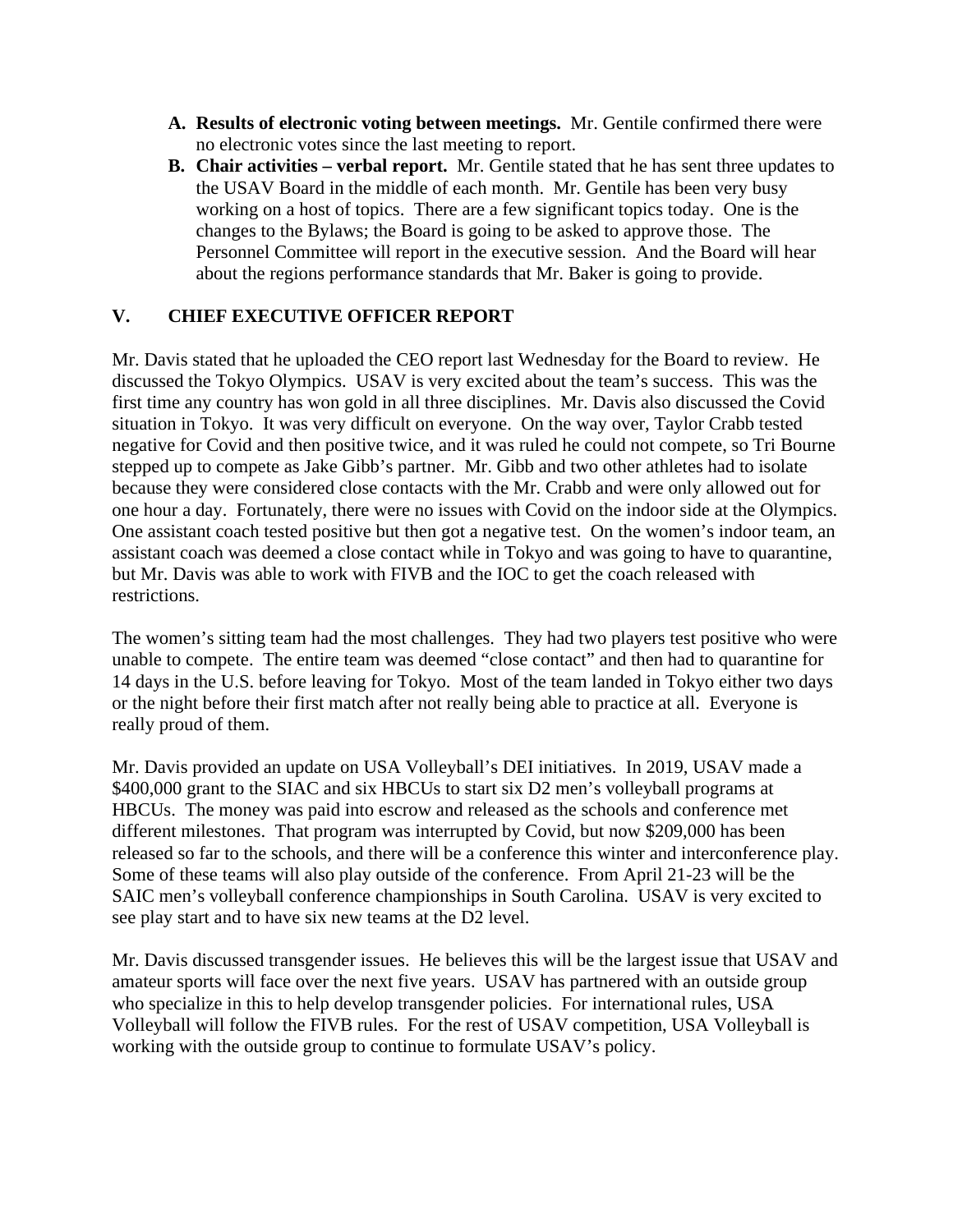Mr. Davis provided an update on training centers. He explained that the Board had determined it was no longer necessary to have a unified training center, and updated the Board on USAV's leases and options for beach, sitting, and indoor.

Mr. Davis updated the board that a month ago, the USOPC mandated vaccines for all employees, contractors, and athletes, as well as anyone wanting to enter an OPTC, including athletes, staff, and coaches. Mr. Davis has discussed this with other NGBs. Most NGBs are mandating vaccines for all athlete-facing individuals. Beach championships are coming up in Thailand in November. They are requiring vaccines. Individuals who are not vaccinated must quarantine. USAV determined that quarantining does not make sense, so for those teams, at least, USAV is requiring that athletes be vaccinated. USAV will continue to monitor the situation. The Board discussed other NGBs' approaches to vaccines.

## **V. AUDIT, FINANCE & BUDGET COMMITTEE REPORT**

Mr. Thompson sent a report out last quarter. On July 12, 2021, the Audit, Finance and Budget Committee met and then sent out a dashboard outlining USAV's financials to the Board.

The Committee is meeting again on October 22, 2021 and financial reports will come out on November 1, 2021. Mr. Thompson reported that Beacon Point has been exceeding expectations. Mr. Thompson had a meeting with the Chief Investment Officer and other individuals at Beacon. It also turned into a celebration of USAV's success in Tokyo. Beacon outlined in detail how they manage USAV's portfolio.

Mr. Thompson announced that Steve Bishop has been added to the Committee.

## **VI. NOMINATING COMMITTEE – WRITTEN REPORT**

Mr. Gentile stated that a written report was distributed to the Board. Elections are coming up. One of the Committee's independent members stepped down, so they will be in search of the next person.

## **VII. PERSONNEL COMMITTEE**

Mr. Gentile stated that this topic will be addressed in executive session.

#### **VIII. ATHLETE REPORTS**

#### **A. Indoor Athlete report (Kawika Shoji, Cassidy Lichtman)**

Ms. Lichtman said that the women are very excited for their first gold medal in program history. Many athletes are now back overseas starting their club seasons. The biggest thing will be getting everything restarted for the three years leading into the next Olympics.

Mr. Kawika discussed the men's indoor result at the Olympics. The men's indoor was a heartbreak for the U.S. but he is proud of the team, staff, organization, and everyone behind them. It was an incredibly stressful summer for athletes with testing every single day. To push through was a special experience.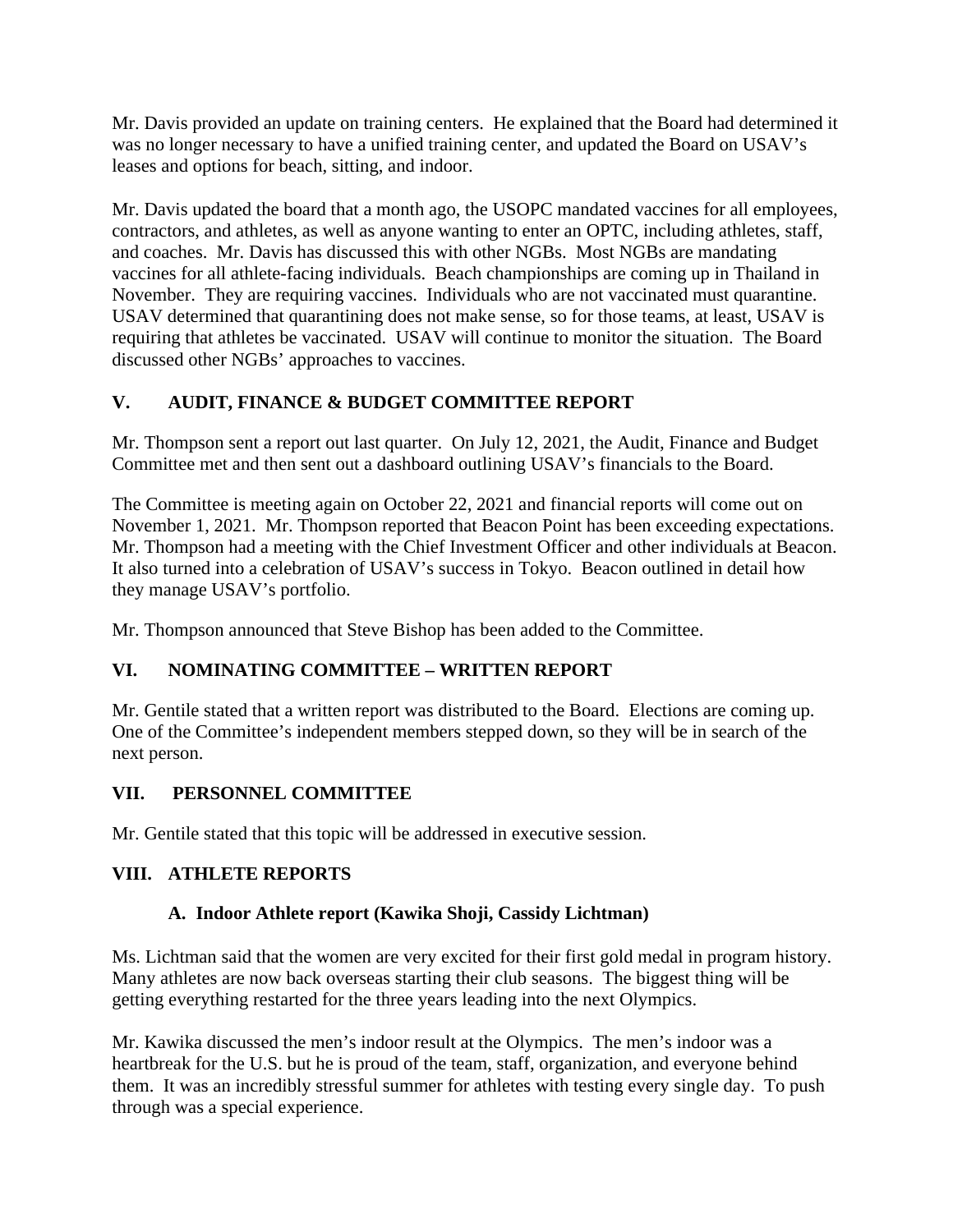Ms. Lichtman added that NCVP has been a good program for bringing up the next generation of players.

## **B. Sitting Athlete report (Brent Rasmussen, Nickie Nieves)**

Mr. Rasmussen updated the Board that there is not much to report and the athletes are getting back to training.

Ms. Nieves updated the Board that dealing with Covid was very stressful, including with athletes and staff testing positive, some right before they were supposed to leave for Tokyo. This quad was very tough, but they were happy to win gold. Now they are gearing up for the next things.

# **C. Beach Athlete report (Sara Hughes, Tri Bourne)**

Ms. Hughes updated the Board that April and Alex won gold on the women's side for beach. Some teams are in now in the off-season, some will end their season in November. There will be a lot of potential partner switches and new teams on the horizon.

Mr. Bourne updated that Board that World Tour Finals just took place. The U.S. men took third, fifth, and seventh. That was Jake Gibb's last international match. He is retired now. Phil Dalhausser is also retiring. Taylor Sanders is coming over to beach from indoor to play with Taylor Crabb.

# **D. USOPC AAC report (Eric Duda)**

Mr. Duda told the Board that he would get a written report from Katie Holloway to be distributed to the Board. Most of what was covered in the last meeting was the athlete representation strategy that will be implemented.

# **IX. GOVERNANCE COMMITTEE**

# **A. By-law edits/changes - Approval (4) – Andy Reitinger**

Mr. Reitinger explained that in TEAMS, there is section for Bylaws being referenced in this discussion. Since the last Board meeting, the Governance Committee has had multiple calls regarding changing the Bylaws with respect to athlete representation. The Committee is also going to review the pros and cons of adding an executive committee, but for now, the first step is adding athlete representation. Each assembly will elect an administrative council to help handle operations. There will also be one-third athlete representation on the administrative councils. Individuals will only be allowed to serve on one assembly at a time.

Mr. Reitinger then provided a brief overview of the Bylaw changes for the action item of approving the changes to the USAV Bylaws. Article 8 will be revised so that all standing committees and assembles will have 33% international athletes, with at least half being 10 Year Athletes, and the rest being 10 Year+ Athletes. David Patterson from the USOPC has been advising on the changes. Mr. Rasmussen asked if Mr. Patterson has approved of the changes and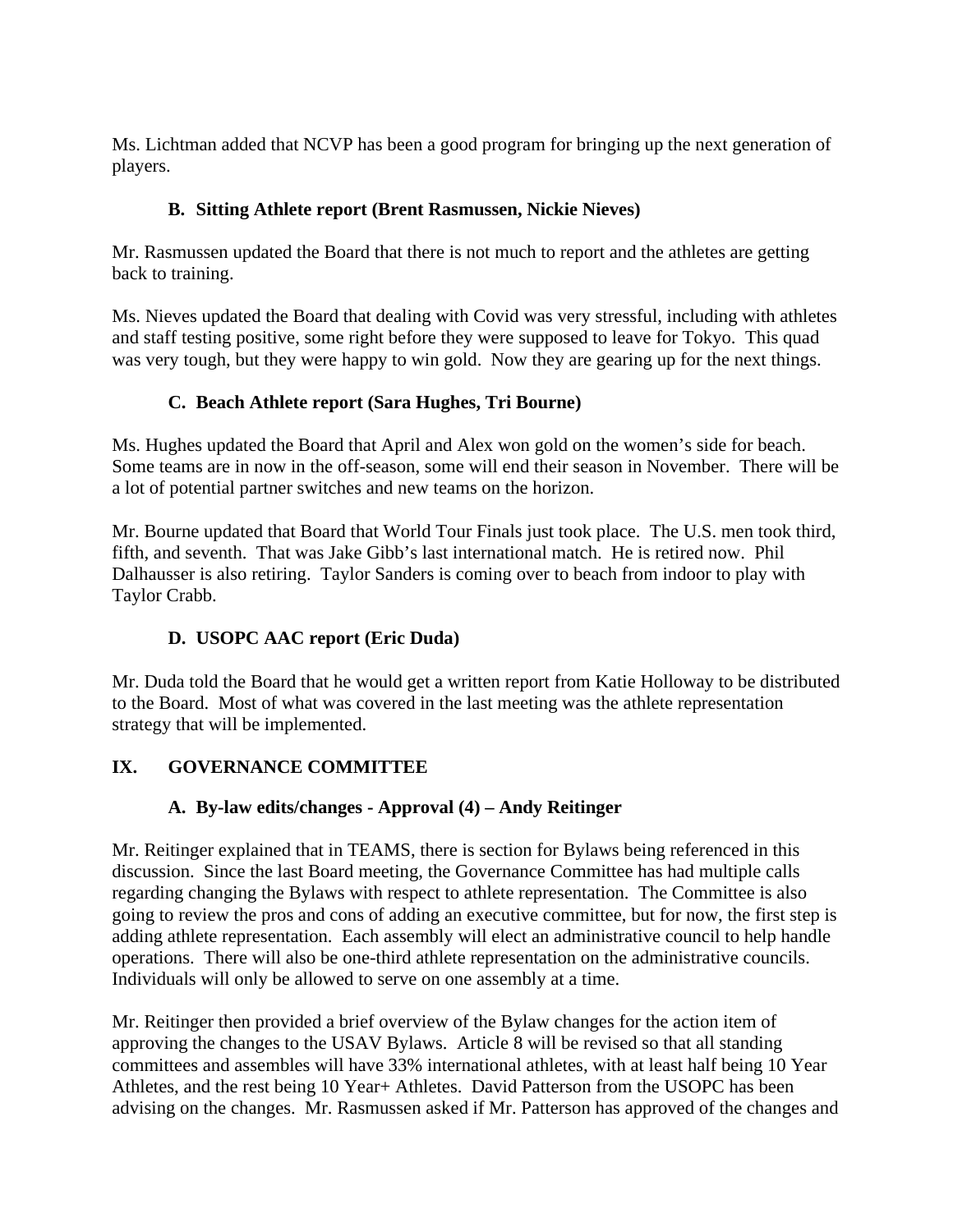if what is proposed meets what USAV is trying to accomplish. Mr. Gentile said the changes have not been sent to Mr. Patterson but it is not necessary step. Mr. Baker stated that this is what USAV proposed in conversation with Mr. Patterson, with weighted voting, and that Mr. Patterson says this will be a leading practice and he is on board with it.

Mr. Reitinger noted that one committee is a little different than the others, and that is the Personnel Committee. That committee can have three to five members, as opposed to a set number. If USAV cannot find enough athletes, then one athlete will get one-third of the voting rights. The biggest concern from Mr. Patterson was that athletes always have one-third voting power. For the Governance and Nominating Committees, members will be added.

Assemblies will include up to five international athletes, with at least half being 10 Year and the rest 10 Year+ Athletes. Every structure, all the way down, has one-third voting power for athletes, no matter how many athlete representatives there are. It is being determined how to populate these positions.

Mr. Gentile noted that it is important that the voting block of athletes is one-third of the total block, and this will bring USAV in line with USOPC requirements. Mr. Reitinger noted that the Bylaw changes added definitions of 10 Year and 10 Year+ Athletes. Ms. Lichtman noted that the definitions were expanded to include other international events. She explained that the challenge is going to be filling the athlete representative spots. For example, the RVA would otherwise need 20 athletes, so that is why USAV is using three to five with a weighted vote. Mr. Baker commented that quorums will be based on individuals, not voting power.

Mr. Davis asked if Beach World Tour events are included for 10 Year and 10 Year+ Athletes. Mr. Reitinger said it is possible but would require USOPC approval. Mr. Peixoto suggested that Mr. Duda take this recommendation to the AAC. Mr. Davis noted this would expand the pool of potential beach athletes.

Mr. Reitinger added that there has been discussion about expanding the list of events, if the AAC wants to propose any additional events. Mr. Davis commented that this whole topic is about expanding athlete representation. Mr. Bourne suggested that the top two tiers of the Challenger series should count. Mr. Reitinger added that USAV should check about adding older competitions. The Board discussed other events to add to the list. Ms. Lichtman added that World Cup should count as well. Mr. Reitinger said that the Committee would work with Mr. Duda to talk to athletes and the AAC and then add to the list.

Mr. Gentile stated that additions will be made, but that the Board also needs to approve the list today. Mr. Rasmussen asked if 10 Year+ is a standard term. Mr. Davis confirmed that it is.

Motion #2: The Committee recommends that the Board approve needed bylaw changes regarding athlete representation to be in compliance. Motion carries unanimously.

#### **B. Next Steps on Athlete Representation Process**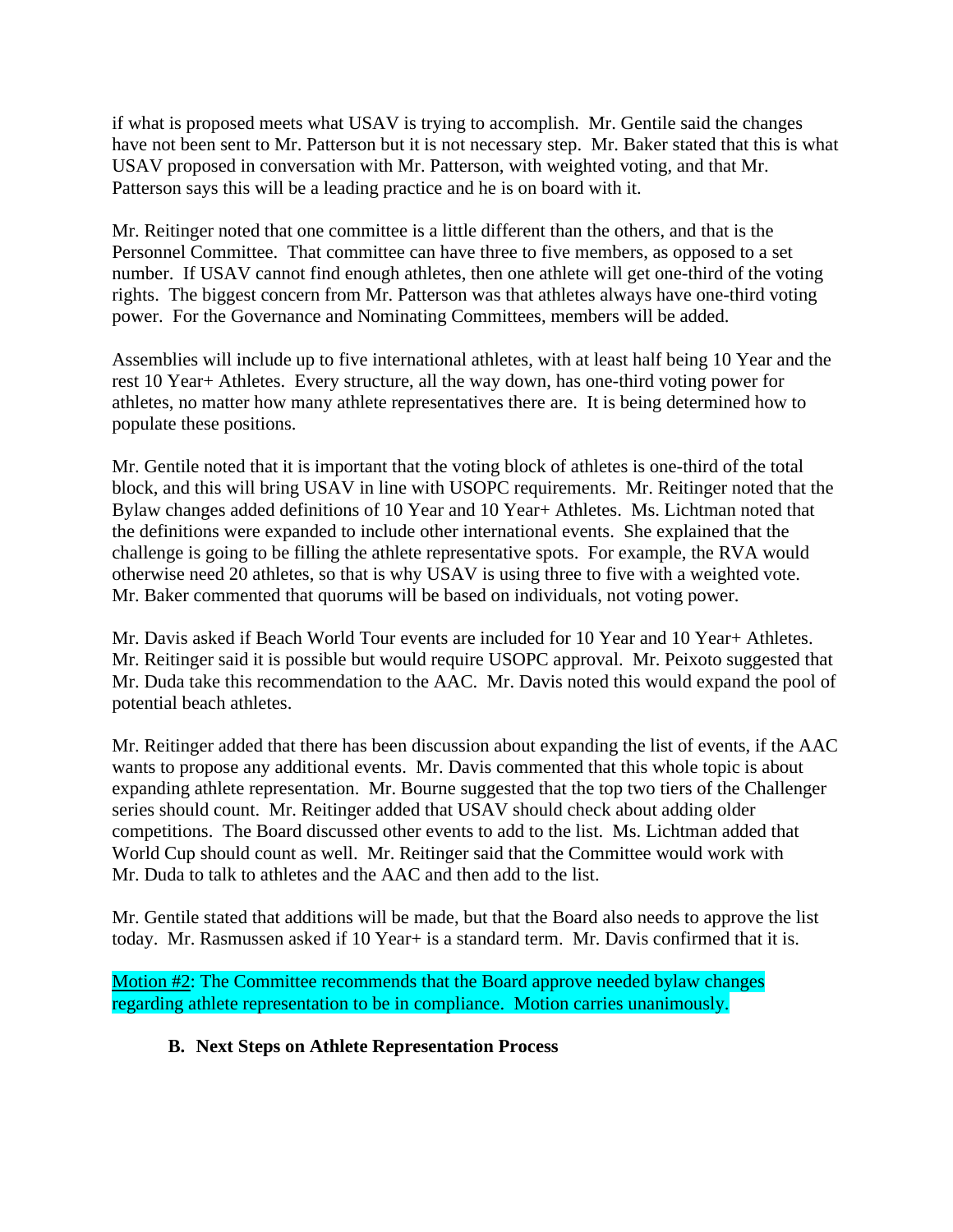Mr. Gentile stated that USAV really needs to make it a priority and spend time on getting athletes involved. There needs to be a process of identifying athletes to place on committees. Mr. Duda has been working on this, as well as Mr. Davis quite a bit.

Mr. Reitinger explained that at the Board level, the process should be relatively easy. The Board can do an electronic vote to add the athlete representatives. At the assembly level, this will be a big task. USAV needs to provide a list of who the eligible people are, and include the International Athletes Assembly in the process. Other assembly chairs would be happy to help. Current athletes on the Board might know who would have time to serve. It is going to be up to committee chairs to make it worth the athletes' time.

Mr. Davis said that he and Mr. Gentile had asked Cecile Reynaud if she would help in compiling a list. There is now a 10 Year Athlete roster, and Ms. Reynaud has been working with Mr. Vadala on the 10 Year+ Athlete list. Mr. Davis mentioned to the RVA that USAV needs their help and will tell them which athletes they have in their regions and ask them to please reach out.

Mr. Duda noted that he does not have access to the athlete list, but also does not think it is viable for this to be on the IAAC's plate.

Mr. Vadala added that they have identified 630-640 athletes. They are good on 10 Year Athletes. The first step on 10 Year+ Athletes is doing the research to identify individuals and find their contact information. This is a weekly ongoing project.

Mr. Gentile suggested that he and Mr. Davis sit down and discuss a framework to identify athletes to be in compliance by the end of the year. It is something they can work on with Mr. Duda, Mr. Vadala, and other. Mr. Rasmussen added that it might be helpful to add someone from the Foundation to help with the list as well.

## **X. ASSEMBLY & CONSTITUENT REPORTS (15 minutes)**

#### **A. Junior Assembly Report**

Mr. Gentile stated that there is nothing to report.

#### **B. RVA Assembly Report**

Mr. Reitinger updated the Board on the RVA Assembly. He sent the Board a report yesterday, they just finished meeting on Sunday. The report is in TEAMS. There are some insurance challenges with increased cost of insurance.

#### **C. Beach Assembly Report**

Mr. Gentile told the Board that a representative is not here to report but there is a written report in TEAMS.

#### **D. International Athletes Assembly Report**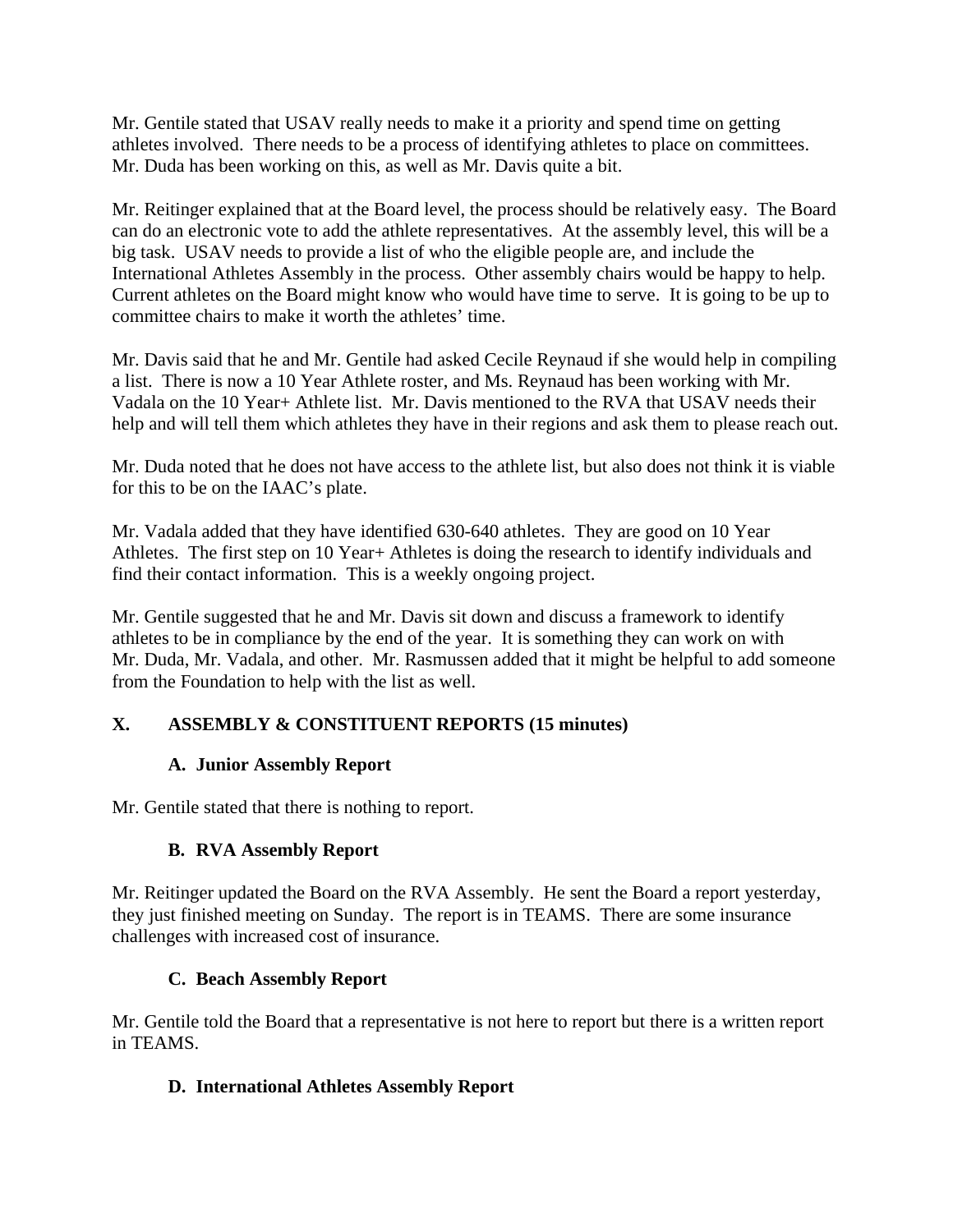Mr. Gentile noted that Katie Holloway was not on the line to provide an update, but that there has been a significant emphasis on athlete representation and how to make that happen.

## **E. DE & I Committee –Cassidy Lichtman**

Ms. Lichtman updated the Board that USAV's DEI strategic plan is due to the USOPC in November. The USAV staff is taking the lead, and the Committee will convene to review it. There are some DEI training opportunities coming up. By the next Board meeting, the Board will be able to look over the DEI strategic plan.

### **F. Officials Assembly Report**

Mr. Gentile told the Board that there is a written report in TEAMS.

## **XI. REGION PERFORMANCE STANDARDS – Bob Baker**

Mr. Gentile introduced the topic and explained that the objective of region performance standards was to try to identify a way for regions to improve service overall or have a mechanism for a higher level of compliance.

Mr. Baker updated the Board that the idea is that USAV would have standards for regions, similar to how the USOPC now audits NGBs. The goal is to make USAV a high-performing organization, with consistency across the country. The RVA standards were developed from USAV's requirements for RVA bylaws in addition to standards from the USOPC, working with the RVAA Compliance Committee. RVAs can meet or exceed the standards. The program is not punitive; it is meant to advance organizational standards. RVAs that have difficulty meeting the standards due to resources or staff will be provided with assistance. The first round of regional audits will take four to five months, starting in November with 10 RVAs. Every region will be audited once per quad.

Ms. Lichtman asked if RVAs can ask for help before they are audited. Mr. Baker answered yes. Ms. Lichtman asked how many RVAs Mr. Baker believes are currently in compliance. Mr. Baker answered that he believes at least 30 regions have everything that's required. Mr. Gentile asked if it is going to be encouraged that everyone start working to meet the expectations. Mr. Baker explained that a few regions have asked, and that this will be done through the RVAA. Mr. Reitinger added that 10 regions have already started the audit process. The conversation during RVAA meeting was about what the standards are and that RVAs should start working on this now. The purpose of the RVAA is to identify issues and help each other out.

Mr. Gentile suggested that an indirect oversight role of this program, for the Board, is appropriate. Mr. Baker agreed and said the Board will be involved if needed. The RVAA will report to the Board every year. Mr. Reitinger commented that these standards make us better and everyone agrees. He further noted that there is a remedy in the Bylaws if a region were to refuse to comply. Mr. Baker added that there is also an intermediate level to enforce the standards, short of de-certifying an RVA.

## **XII. UPDATE ON VOLLEYBALL HALL OF FAME – Steve Bishop**